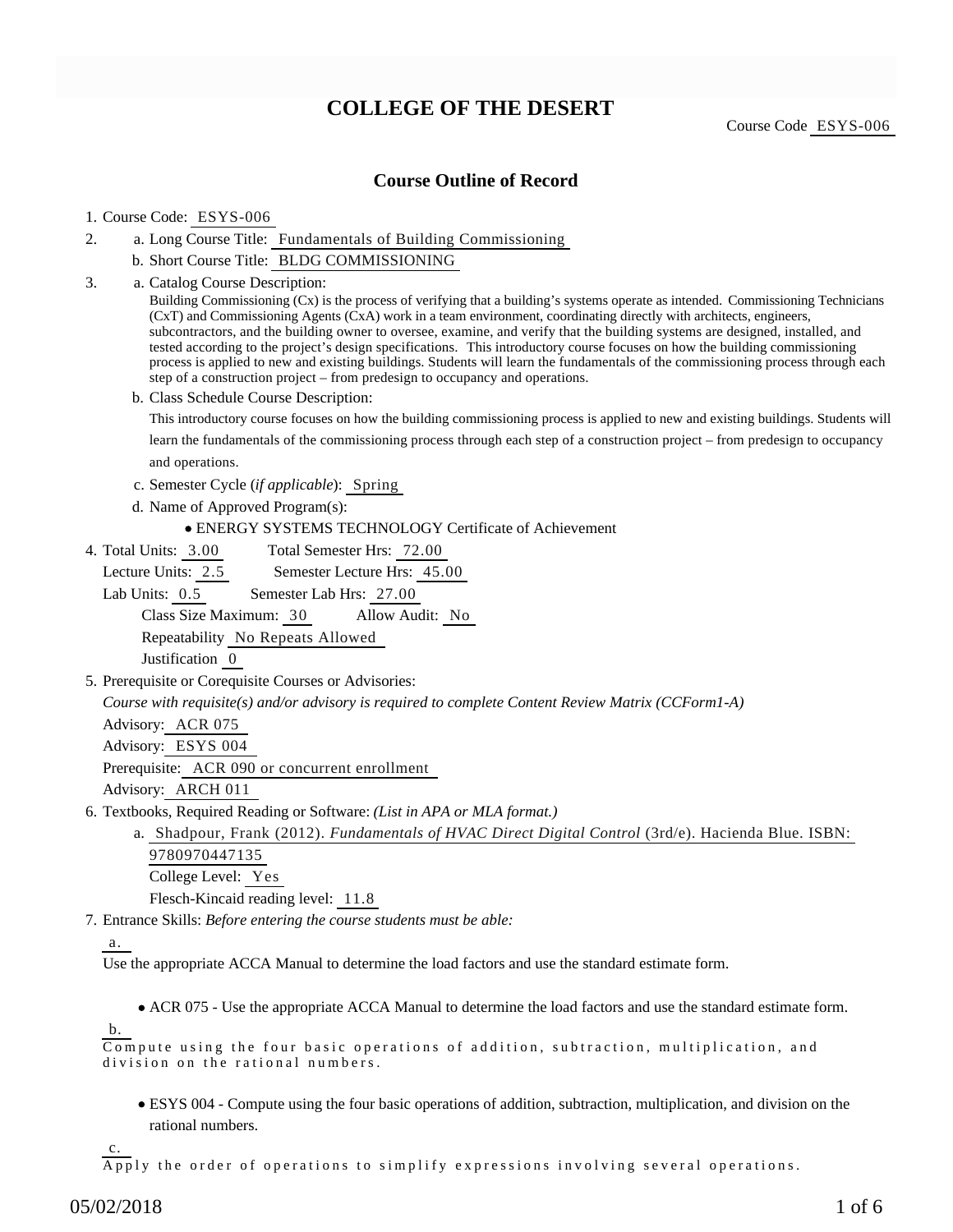ESYS 004 - Apply the order of operations to simplify expressions involving several operations.

d. Apply the basic operations to solve application problems.

ESYS 004 - Apply the basic operations to solve application problems.

e. Comprehend the concept of a fraction as a part of a whole.

ESYS 004 - Comprehend the concept of a fraction as a part of a whole.

f.  $\overline{U}$  the concept of ratio to determine the solution to a proportion problem.

ESYS 004 - Use the concept of ratio to determine the solution to a proportion problem.

g.

Present the history of control systems

ACR 090 - Explain the history of control systems.

h.

Adjust or repair pneumatic transmitters and receiver controllers.

ACR 090 - Perform adjustments or repairs on pneumatic transmitters and receiver controllers.

i.

Adjust or repair pneumatic sensors and controlled devices final

ACR 090 - Perform adjustments or repairs on pneumatic sensors and controlled devices final.

#### j.

Compare Analog vs. Digital.

ACR 090 - Compare analog vs. digital control signals.

k.

Demonstrate the ability to recognize the appropriate use of standard conventions and symbols used in the design professions.

ARCH 011 - Demonstrate the ability to recognize the appropriate use of standard conventions and symbols used in the design professions.

l.

Demonstrate the ability to draw appropriate solutions of assigned construction details.

• ARCH 011 - Demonstrate the ability to draw appropriate solutions of assigned construction details.

m.

Demonstrate the ability to use the in-class library resources to evaluate the appropriate response to construction details.

ARCH 011 - Demonstrate the ability to use the in-class library resources to evaluate the appropriate response to construction details.

n.

Demonstrate an understanding of a complete set of working drawings.

ARCH 011 - Demonstrate an understanding of a complete set of working drawings.

8. Course Content and Scope: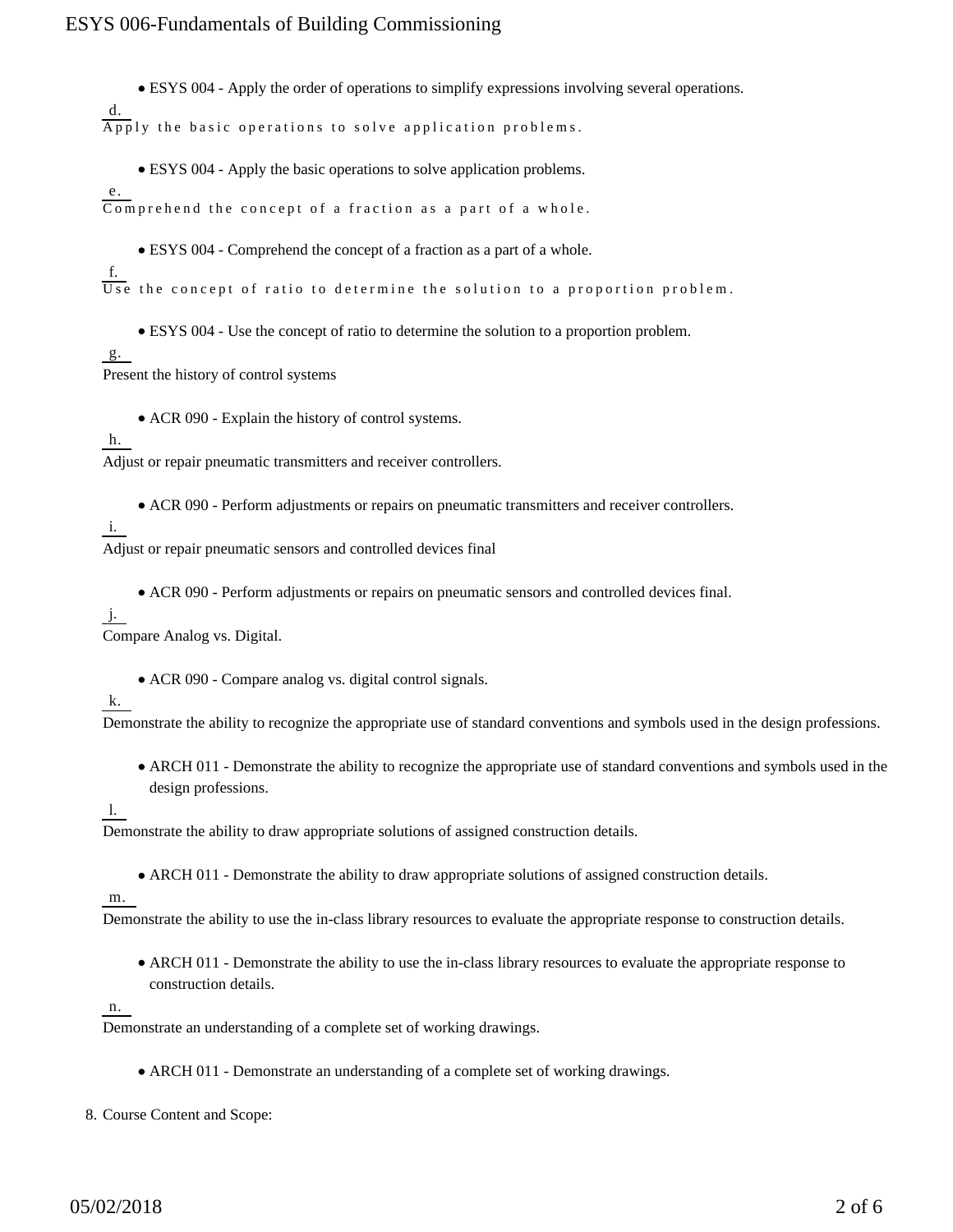Lecture:

| A. Building Commissioning                         |
|---------------------------------------------------|
| 1. Essentials of building commissioning           |
| 2. Maximizing the value of building commissioning |
| 3. HVAC system commissioning                      |
| 4. Costs and benefits of building commissioning   |
| B. Background                                     |
| 1. Ethics and sustainability                      |
| 2. Basic concepts and vocabulary                  |
| 3. Major environmental and resource concerns      |
| C. Indoor Environmental Quality                   |
| 1. IEQ issues                                     |
| 2. Indoor environmental factors                   |
| 3. HVAC systems                                   |
| 4. Building materials                             |
| 5. Best practices for IAQ.                        |
| D. Building assessment                            |
| 1. Building assessment standards                  |
| 2. LEED certification process                     |
| 3. International building assessment systems      |
|                                                   |
|                                                   |

Lab: *(if the "Lab Hours" is greater than zero this is required)*

- 1. Application of construction safety procedures and equipment.
- 2. Application of electrical multimeters.
- 3. Measurement of airflow with industry recognized tools.
- 4. Adjust building control simulation training boards.
- 5. Collaboration with multimedia tools. (i.e. teleconferencing)

#### 9. Course Student Learning Outcomes:

1.

Explain the process of building commissioning, with distinctions between new and existing buildings.

## 2.

Describe the building mechanical and electrical system.

## 3.

Explain California commissioning requirements and the benefits to the environment.

## 10. Course Objectives: Upon completion of this course, students will be able to:

a. Evaluate and comment on building commissioning reports.

- b. Explain a cost and benefits of building commissioning.
- c. Discuss environmental resources and concerns of these resources.
- d. Explain building material and heating ventilation and air conditioning (HVAC) systems energy rating system.
- e. Explain the rating system of Leadership in Energy and Environmental Design (LEED) certification.
- f. Practice building assessment processes.

11. Methods of Instruction: *(Integration: Elements should validate parallel course outline elements)* 

- a. Activity
- b. Collaborative/Team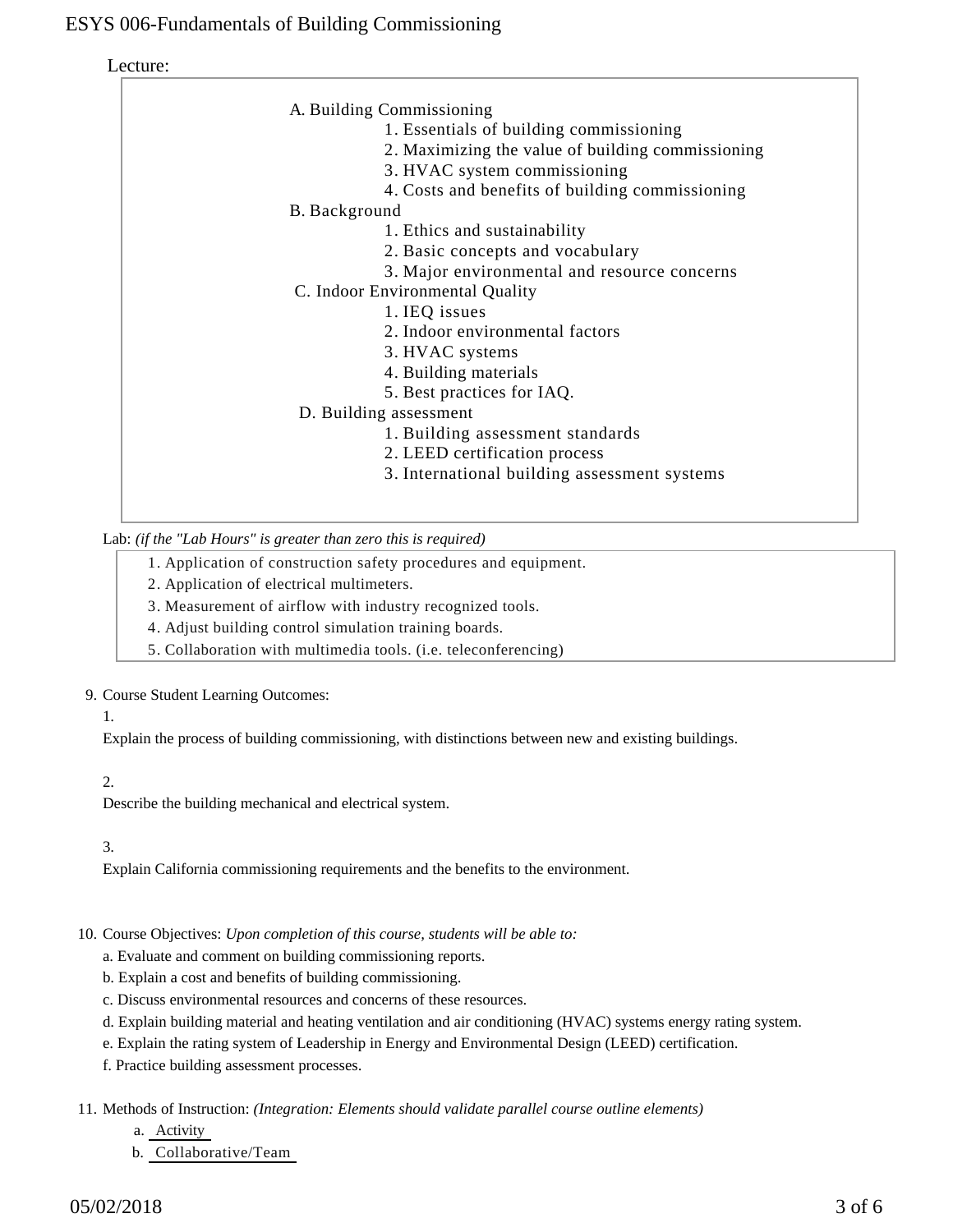- c. Demonstration, Repetition/Practice
- d. Discussion
- e. Laboratory
- f. Lecture
- g. Participation
- h. Role Playing
- i. Technology-based instruction
- 12. Assignments: (List samples of specific activities/assignments students are expected to complete both in and outside of class.) In Class Hours: 72.00

Outside Class Hours: 90.00

- a. In-class Assignments
	- 1. Each homework project requires an analysis by the student of the commissioning process. This is a written explanation of how the commissioning process accomplishes a specific task. The student also is required to determine which commissioning remedy will yield the most efficient results, in which there could be several right answers, constantly making decisions based on "critical thinking".
	- 2. Review Associated Air-Balance Council Commissioning Group (ACG) Commissioning guidelines.
	- 3. Review assigned textbook.
- b. Out-of-class Assignments
	- 1. Students will visit a building of their choice and perform a preliminary inspection and make suggestions for energy upgrades that would ultimately require commissioning.
	- 2. End of chapter review questions.
	- 3. Terminology

13. Methods of Evaluating Student Progress: The student will demonstrate proficiency by:

- Written homework
- Critiques
- Portfolios
- Laboratory projects
- Computational/problem solving evaluations
- Presentations/student demonstration observations
- Group activity participation/observation
- True/false/multiple choice examinations
- Mid-term and final evaluations
- Student participation/contribution
- 14. Methods of Evaluating: Additional Assessment Information:
- 15. Need/Purpose/Rationale -- All courses must meet one or more CCC missions.

PO - Career and Technical Education

Fulfill the requirements for an entry- level position in their field.

Apply critical thinking skills to execute daily duties in their area of employment.

Apply critical thinking skills to research, evaluate, analyze, and synthesize information.

Display the skills and aptitude necessary to pass certification exams in their field.

Exhibit effective written, oral communication and interpersonal skills.

IO - Personal and Professional Development

Self-evaluate knowledge, skills, and abilities.

Develop realistic goals.

Display habits of intellectual exploration, personal responsibility, and physical well being.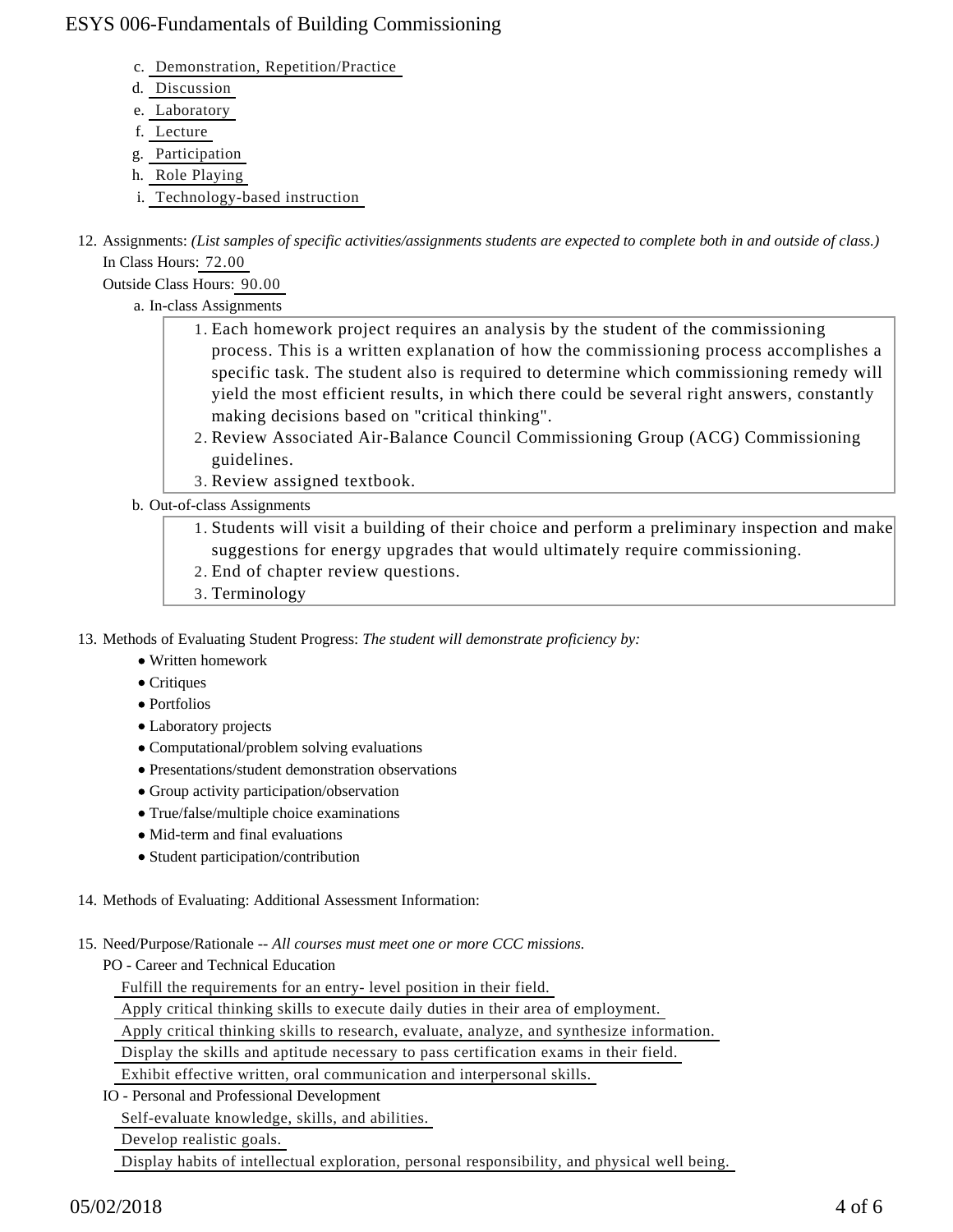|     | Demonstrate an understanding of ethical issues to make sound judgments and decisions.                                                                                                                                                                                                                                                                                                                                                                                                                                                                                                                                                                                                                                                                                                                                                                                                                                                                                                  |
|-----|----------------------------------------------------------------------------------------------------------------------------------------------------------------------------------------------------------------------------------------------------------------------------------------------------------------------------------------------------------------------------------------------------------------------------------------------------------------------------------------------------------------------------------------------------------------------------------------------------------------------------------------------------------------------------------------------------------------------------------------------------------------------------------------------------------------------------------------------------------------------------------------------------------------------------------------------------------------------------------------|
|     | Value the feedback of others.                                                                                                                                                                                                                                                                                                                                                                                                                                                                                                                                                                                                                                                                                                                                                                                                                                                                                                                                                          |
|     | IO - Critical Thinking and Communication                                                                                                                                                                                                                                                                                                                                                                                                                                                                                                                                                                                                                                                                                                                                                                                                                                                                                                                                               |
|     | Apply principles of logic to problem solve and reason with a fair and open mind.                                                                                                                                                                                                                                                                                                                                                                                                                                                                                                                                                                                                                                                                                                                                                                                                                                                                                                       |
|     | Conduct research, gather and evaluate appropriate information, organize evidence into oral and written                                                                                                                                                                                                                                                                                                                                                                                                                                                                                                                                                                                                                                                                                                                                                                                                                                                                                 |
|     | presentation, using proper MLA, APA, and other discipline-specific formats to cite sources.                                                                                                                                                                                                                                                                                                                                                                                                                                                                                                                                                                                                                                                                                                                                                                                                                                                                                            |
|     | 16. Comparable Transfer Course                                                                                                                                                                                                                                                                                                                                                                                                                                                                                                                                                                                                                                                                                                                                                                                                                                                                                                                                                         |
|     | <b>Course Title</b><br><b>Course Number</b><br><b>Catalog Year</b><br><b>University System</b><br><b>Campus</b>                                                                                                                                                                                                                                                                                                                                                                                                                                                                                                                                                                                                                                                                                                                                                                                                                                                                        |
|     | 17. Special Materials and/or Equipment Required of Students:                                                                                                                                                                                                                                                                                                                                                                                                                                                                                                                                                                                                                                                                                                                                                                                                                                                                                                                           |
|     | 18. Materials Fees:<br><b>Required Material?</b>                                                                                                                                                                                                                                                                                                                                                                                                                                                                                                                                                                                                                                                                                                                                                                                                                                                                                                                                       |
|     | <b>Material or Item</b><br><b>Cost Per Unit</b><br><b>Total Cost</b>                                                                                                                                                                                                                                                                                                                                                                                                                                                                                                                                                                                                                                                                                                                                                                                                                                                                                                                   |
|     | 19. Provide Reasons for the Substantial Modifications or New Course:                                                                                                                                                                                                                                                                                                                                                                                                                                                                                                                                                                                                                                                                                                                                                                                                                                                                                                                   |
| 20. | Course review<br>a. Cross-Listed Course (Enter Course Code): N/A<br>b. Replacement Course (Enter original Course Code): N/A                                                                                                                                                                                                                                                                                                                                                                                                                                                                                                                                                                                                                                                                                                                                                                                                                                                            |
|     | 21. Grading Method (choose one): Letter Grade Only                                                                                                                                                                                                                                                                                                                                                                                                                                                                                                                                                                                                                                                                                                                                                                                                                                                                                                                                     |
|     | 22. MIS Course Data Elements<br>a. Course Control Number [CB00]: CCC000575155<br>b. T.O.P. Code [CB03]: 94610.00 - Energy Systems Technology<br>c. Credit Status [CB04]: D - Credit - Degree Applicable<br>d. Course Transfer Status [CB05]: $C = Non-Transferable$<br>e. Basic Skills Status [CB08]: $2N = Not basic skills course$<br>f. Vocational Status [CB09]: Clearly Occupational<br>g. Course Classification [CB11]: Y - Credit Course<br>h. Special Class Status [CB13]: N - Not Special<br>i. Course CAN Code [CB14]: N/A<br>j. Course Prior to College Level [CB21]: $Y = Not$ Applicable<br>k. Course Noncredit Category [CB22]: Y - Not Applicable<br>1. Funding Agency Category [CB23]: $Y = Not$ Applicable<br>m. Program Status [CB24]: $1 =$ Program Applicable<br>Name of Approved Program (if program-applicable): ENERGY SYSTEMS TECHNOLOGY<br>Attach listings of Degree and/or Certificate Programs showing this course as a required or a restricted elective.) |
|     | 23. Enrollment - Estimate Enrollment<br>First Year: 20<br>Third Year: 30                                                                                                                                                                                                                                                                                                                                                                                                                                                                                                                                                                                                                                                                                                                                                                                                                                                                                                               |
|     | 24. Resources - Faculty - Discipline and Other Qualifications:<br>a. Sufficient Faculty Resources: Yes<br>b. If No, list number of FTE needed to offer this course: N/A                                                                                                                                                                                                                                                                                                                                                                                                                                                                                                                                                                                                                                                                                                                                                                                                                |
|     | 25. Additional Equipment and/or Supplies Needed and Source of Funding.                                                                                                                                                                                                                                                                                                                                                                                                                                                                                                                                                                                                                                                                                                                                                                                                                                                                                                                 |
|     | N/A<br>26. Additional Construction or Modification of Existing Classroom Space Needed. (Explain:)                                                                                                                                                                                                                                                                                                                                                                                                                                                                                                                                                                                                                                                                                                                                                                                                                                                                                      |